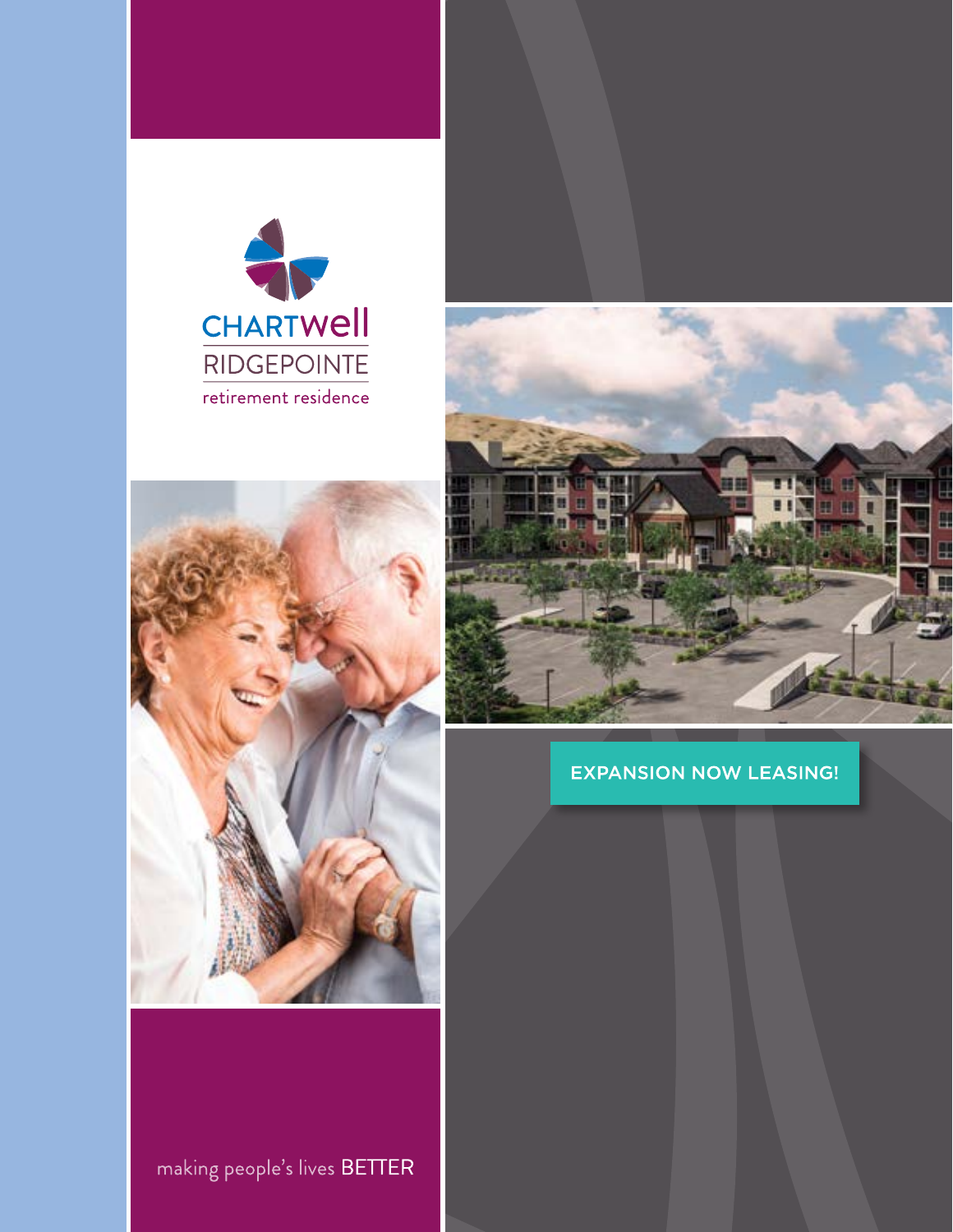



### PART OF OUR COMMUNITY SINCE 2013

Chartwell Ridgepointe in Southwest Kamloops Located right beside park lands, our neighborhood offers independent living in our main retirement is known for its peacefulness and family-oriented residence, as well as independent retirement living atmosphere. Nearby Highway 1, Downtown apartments. Here, you have the convenience of Kamloops is also just a short drive away from the city and wonderful views of our surrounding our residence, where you can fnd Royal Inland mountains, woodlands and hills. We boast a variety Hospital, Kamloops Museum & Archives, and much of views, but we have an even greater variety of more. Don't feel like driving? Not to worry, as our suites to suit your needs. From intimate studios, transportation services will take you to and from comfortable grand penthouses, or independent the city. apartments with full kitchens, you're sure to find the perfect place to call home.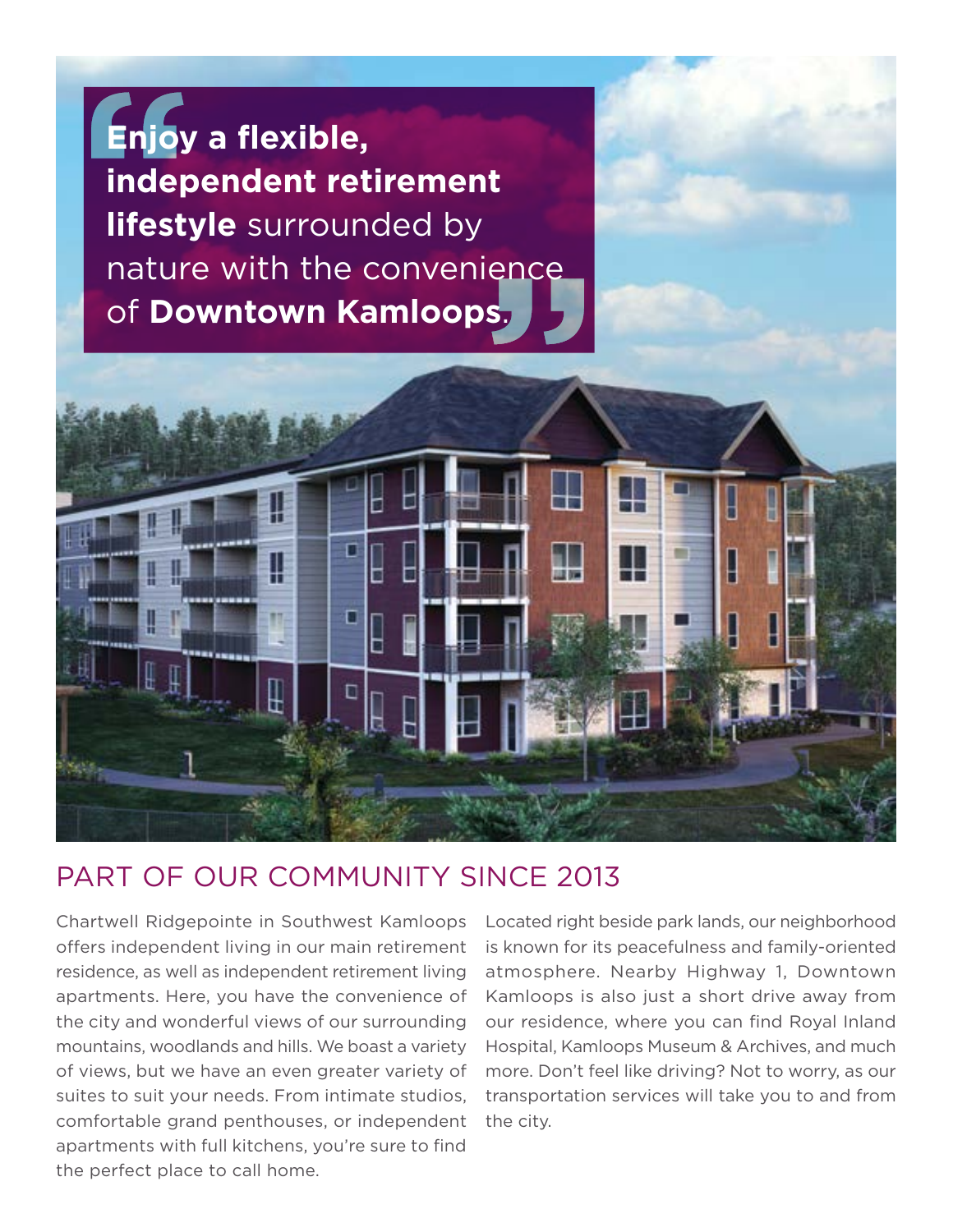# OUR UNIQUE LIFESTYLE

Home is meant to be enjoyed, whether it's relaxing in front of a sunset view from your suite's private balcony or embracing the worry-free comforts that come with senior living. Here, you can choose between studios, one- or two-bedroom suites, or independent apartments with fully equipped kitchens. To add to your flexibility of choice and your peace of mind, we also offer meal packages and housekeeping. As your needs start to evolve, we can also partner with third-party providers to ensure your care is personalized to your needs and preferences, allowing you to comfortably age in place.

You might already be familiar with Chartwell Ridgepointe, also known as the "Castle on the Hill." Our home feels warm and welcoming, thanks to our vibrant community and friendly atmosphere, fostered by regular social experiences.

Explore our Living at Chartwell brochure to learn more about dining, lifestyle activities and personalized care services.









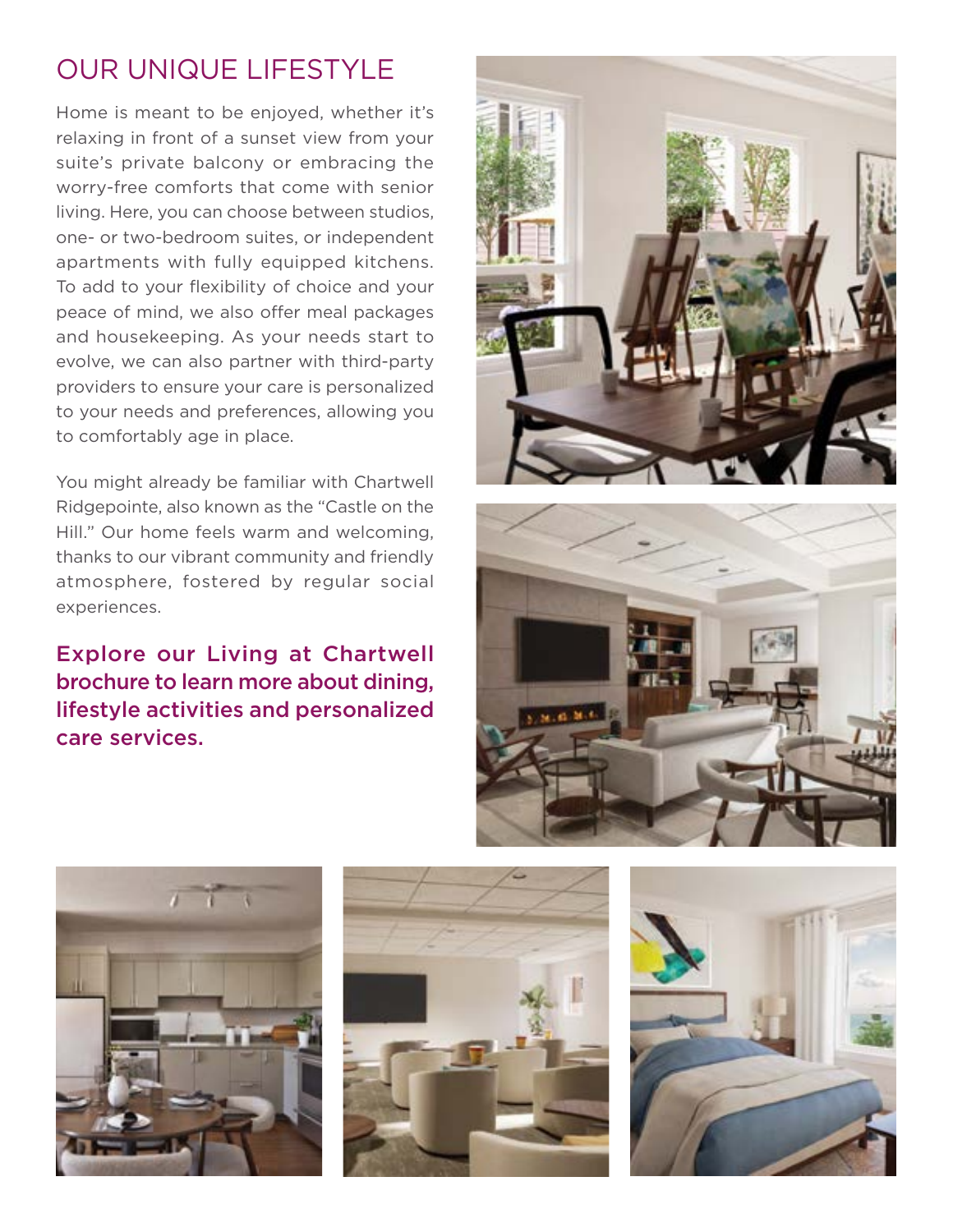# FACTS & FEATURES



#### IN THE NEIGHBOURHOOD

- Grocery stores **Shopping Crocery stores Shopping**
- **Restaurants Medical clinics Transit**
- Places of worship Parks Golf courses

#### **ACTIVITIES**

- LiveNow program Social and Social and Live entertainment
- Cultural activities *Educational programs* Educational activities
- Gardening Exercise

#### DINING SERVICES

- Diversified menu À la carte menu Open-seating dining
- Freshly-prepared snacks Meals for guests\* Themed dinners\*
- Family dinner

#### CARE SERVICES

- 
- -
- AMENITIES
- Dining room  **Private dining room** Bistro/cafe
- 
- 
- 
- 
- 
- Home care\*\* The summary is a Blood pressure clinic\* The Mobile Massage Therapist\*
- Mobility clinic **Visiting Podiatrist\* Visiting Podiatrist Visiting Podiatrist Visiting Podiatrist Visiting Podiatrist Visiting Podiatrist Visiting Podiatrist Visiting Podiatrist Visiting Podiatrist Visi** 
	-
- Fitness room Movie theatre Multi-functional room
- **Library Communist Contract Contract Contract Contract Contract Contract Contract Contract Contract Contract Co**

\*Fee-for-service may apply. \*\*Service provided by third party organization